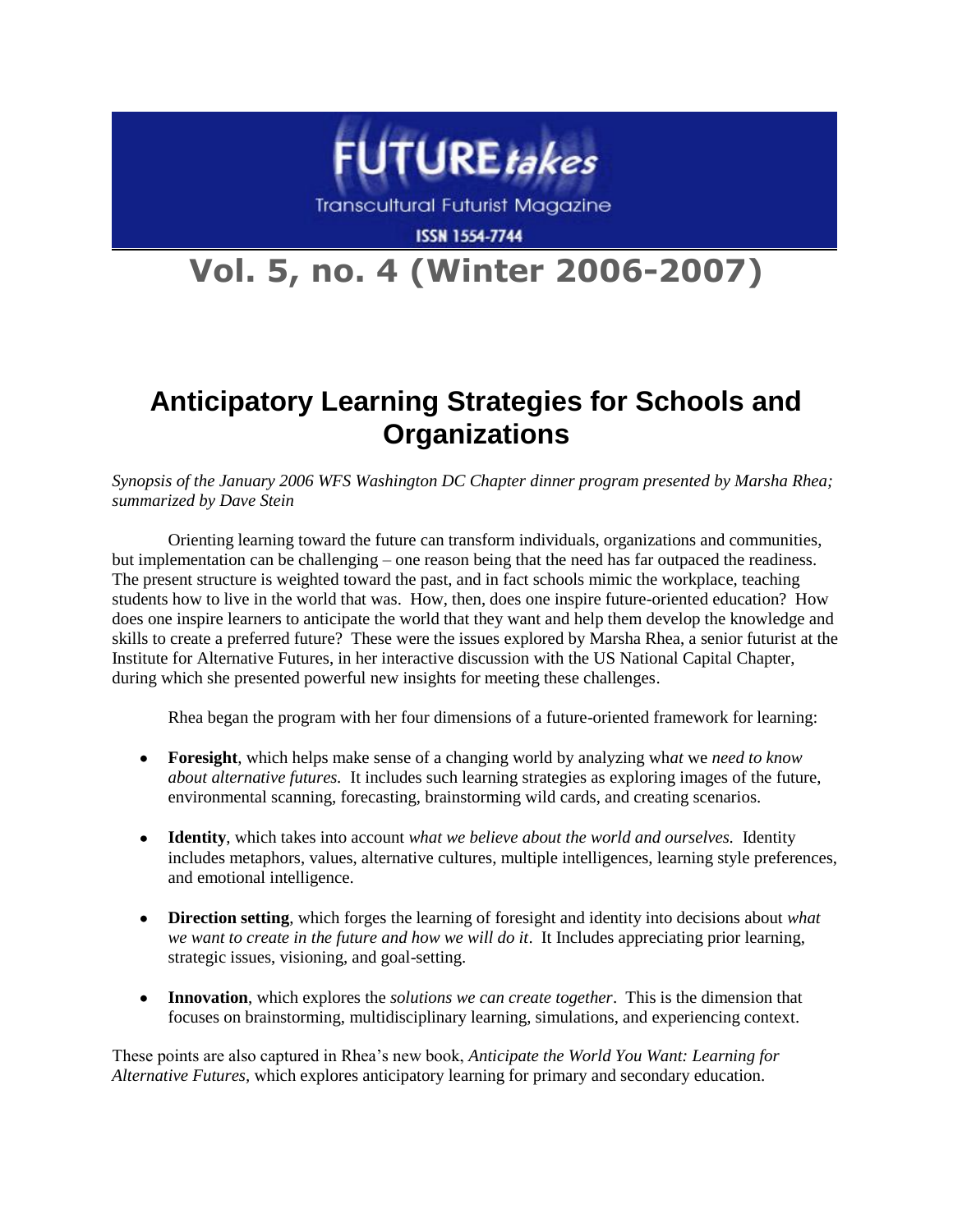### **FORESIGHT**

Foresight focuses on theory of change, asking the question, "What makes change happen?" Examples include the technology theory, the evolutionary theory, and the social choice theory, noted Rhea. There is also the "push-pull-wait" model, in which "push" refers to trends and exterior forces, "pull" consists of values, visions, and social change, whereas "wait" accounts for resistance to change. Both the "pull" and the "wait" are cultural – the pull because it involves values, and the resistance because is partly a buying into the past. In her work with students, Rhea has found the theory of change to be an effective teaching tool.

As useful practices both for learners and for leaders, Rhea further emphasized the value of challenging the prevailing thinking – particularly the forecast that one wants to outsmart – and of questioning the assumptions on which the "official future" is based. In other words, scanning beyond the textbook version. To this end, Rhea pointed out that pre-teens love to challenge authority, in this case the textbook. At the same time, she acknowledged the need to pay attention to history – what has gone before and how it sets the conditions.

But one must also asked why something that was anticipated did not actually happen, continued Rhea. More generally, one must become more aware of the "white space" – that which he/she is not seeing. This is partly a matter of identifying unknown relationships.

#### **IDENTITY**

Turning to identity, Rhea pointed out that what we learn and do is bounded by our ethics, values, identities, intelligence, and emotions. We've been shaped by our schools. On the other hand, this is an era of "identity crisis" brought on by globalization and deculturation and also by challenges to rules such as gender rules. Furthermore, we have multiple identities that we try on. As an example, Rhea pointed out that people, especially youth, use different screen names online.

But do we teach people to understand when this is going on? How will this new learning change the "hard wiring" of our minds (to borrow a computer metaphor)? Rhea suggested that it is useful to identify contradictions between the values that one has vs. the values that one claims to have.

Continuing, Rhea pointed out that there are multiple layers of intelligence. Learning and education occur via the visual, auditory, and kinesthetic modes. Then there are emotional intelligence, the Myers-Briggs personality descriptors, and religious or spiritual identity.

Contributing to the challenge of transcending one's identity is that parents sometimes assume that their children will have the same learning experiences that they have had. Furthermore, people are generally more proficient at advocacy than at inquiry. But what if one challenges his/her identity? Student exercises that Rhea has found useful are, "I want to be remembered as \_\_\_ (fill in the blank)" or "What is it like to be an invalid?" or "What is it like to assume your enemy's identity and mindset?" Acknowledging the possible comfort zone issues, Rhea proposed that the best way to challenge identities is to teach scenarios – "What if the world turns out differently? Who will you identify as then?"

#### **DIRECTION SETTING**

People/groups are quick to blame their existing power structures when goals are not achieved, observed Rhea. For effective direction setting, leaders need to communicate the vision daily, not episodically, and they need to empower the followers and then get out of the way. Furthermore, they need to identify what "success" is. Strategic conversation is another effective tool – that is, identifying